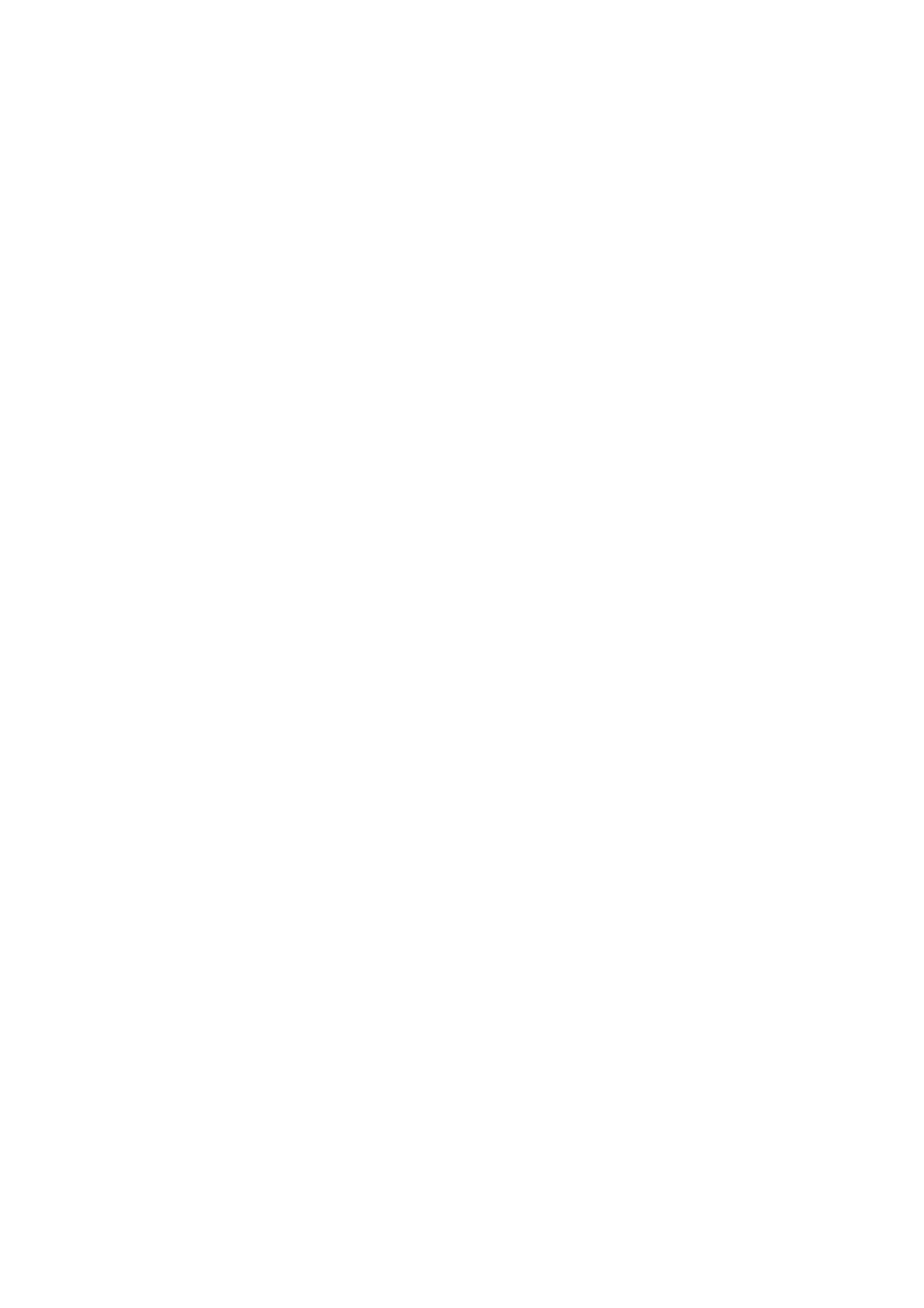



GN 1/9 GN 1/6



02784 300x150 20 mm

|  | ı<br>ı |  |
|--|--------|--|
|  |        |  |
|  |        |  |





H.

Measuring"scale"for"perfect"control"of"stocks.""

Araven" containers," thanks" to" their" ColorClip" identification," help" fruit or"fish.



 $\widehat{\mathcal{E}}$ 

Double airtight seal"for"total"protection"of"the"food.

Integrated label: The"permanent"label"enables"catering"professionals"to



Les Bottes de conservation Araven, gr%ce & leur identification ColorClip

Double"Fermeture"herm#tique pour une protection totale de l(aliment. Le couvercle est fabriqu# en LDPE, une mati)re plus souple qui permet

\$tiquette"int#gr#e: L(#tiquette permanente permet au professionnel de la

cuisine d(identifier le contenu et de pr#server l(information associ#e & son +CE- 852/2004 et R#g +CE- 178/2002 relatives aux aliments.